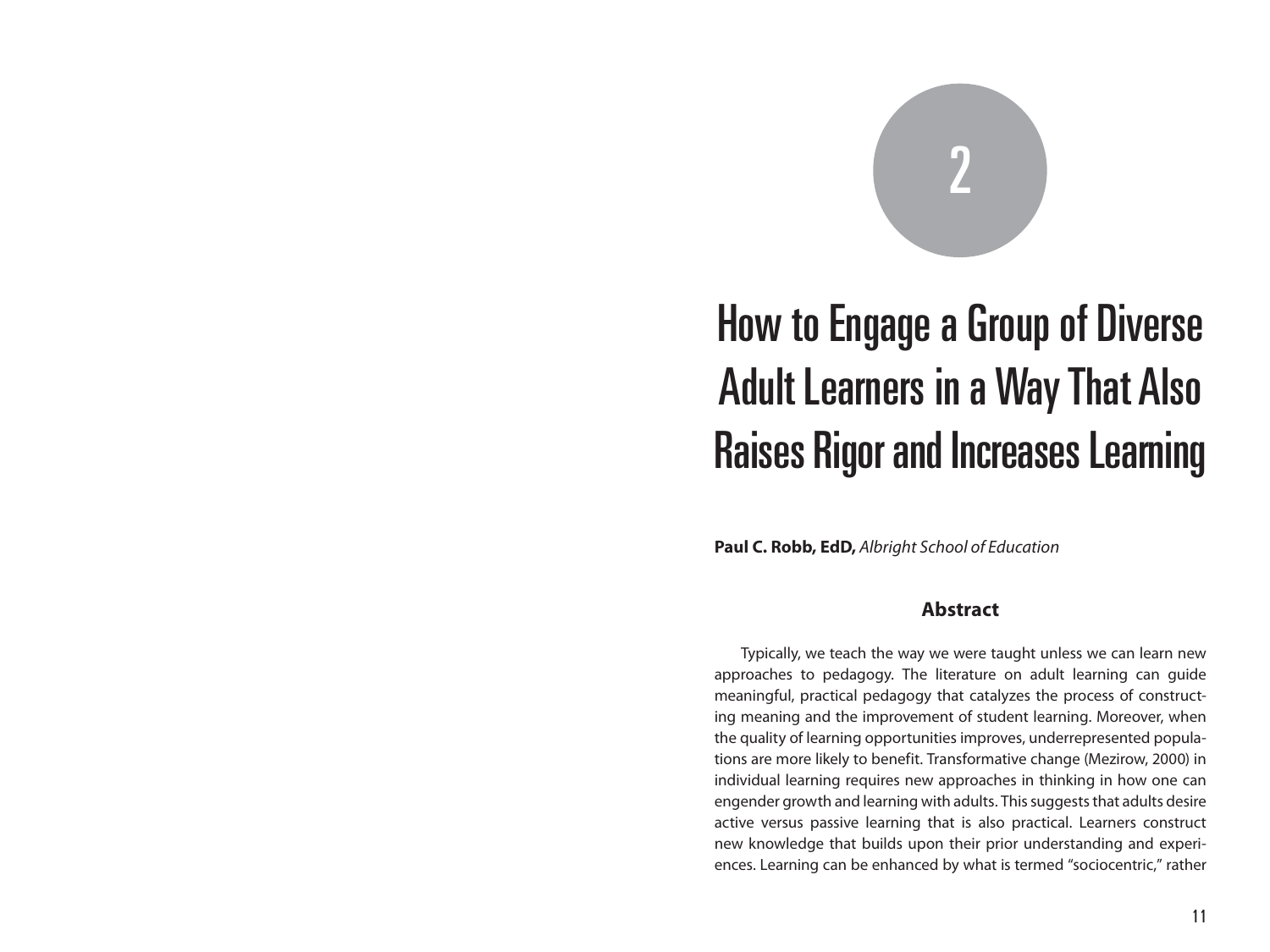than egocentric thinking, when learners share ideas, inquire, and solve problems together and address the constant human need for dialogue (Brookfield, 2003; Garmston, 1997). By implementing simple strategies that create conditions and opportunities for adults to construct meaning, it is quite possible for cognition and understanding to improve significantly.

#### **Introduction**

Colleges and universities in the United States enjoy a reputation throughout the world of offering high-quality education. Indeed, it is a healthy industry by many measures: 70 percent of the world's Nobel prizewinners work in U.S. universities, twenty of the top rated twenty-six universities in the world are in the United States according to the Times Higher Education World University Rankings, and more than 764,400 foreign students attended U.S. universities during the 2011/2012 school year, a record number and nearly 6 percent higher than the previous year (Doughty, 2013). Clearly, it has the reputation of high quality and rigor.

It is not a stretch to claim that the present higher education system succeeds in some measures. Yet, while our country espouses democracy and cultural pluralism, college admission, retention, and graduation rates for historically marginalized students indicate predictably fewer opportunities for success. The graduation rates for African American and Latino students are significantly lower than their white and Asian counterparts (Carey, 2004). As the need for a postsecondary education becomes greater than ever before, the economic disparities resulting from the variance in educational attainment are a matter of equity and pragmatism for our society.

## **Academic Traditions**

University faculty members were very likely successful students in an educational system that valued the dominant Western cultural norms such as competition and independence while devaluing other culture's norms such as cooperation and interdependence. Since we typically teach the way we were taught, it is not unreasonable to assume that the default teaching style found in most university classrooms

favors members of the dominant culture over other groups (Ginsberg & Wlodkowski, 2009). Moreover, considering the recent advancements in learning theory, one can argue that some time-honored academic traditions may not result in the highest quality of learning, regardless of one's cultural experiences. Yet, traditions of questionable value continue, even within an industry that proudly promotes new ideas and academic freedom.

Dating back over eight hundred years, academia draws upon the rituals of medieval times and religion. At the heart of most university classrooms is the lectern, so steeped in tradition and formality and not unlike the church pulpit from where the Bible was placed. In the middle ages the word "lecture" literally meant reading aloud from an authoritative text. People believed that knowledge and truth came from above. Books were scarce and many people were illiterate. At the universities, teachers dictated the texts to students. Although the advent of the printing press brought significant changes to the world, the university tradition of dictation and note taking persisted for many years following, as if nothing had happened (McLuhan, 1962). Another vestige of the Middle Ages is the flowing robes and chevrons worn by faculty and graduates, indistinguishable from the attire of many clergy.

# **Learner-Centered Education**

In the Information Age, accelerated by technological advances, students not only have unprecedented access to information but also may participate in the co-construction of websites. Today's students, more often than not, possess their own mobile devices capable of retrieving recorded lectures to be played back at an increased speed for efficiency and convenience. Furthermore, a new research-based paradigm shift in higher education calls for a learner-centered rather than a content-centered approach. The end goal of a course is no longer simply to increase a student's amount of knowledge, but also to change the student's way of thinking and conceptualizing within the real world context. In other words, faculty members are now considering how to facilitate the process of learning. Moving from the "sage on the stage" to the "guide on the side" role confronts traditional faculty identities and roles. For some, this new paradigm challenges the control and power of being the sole content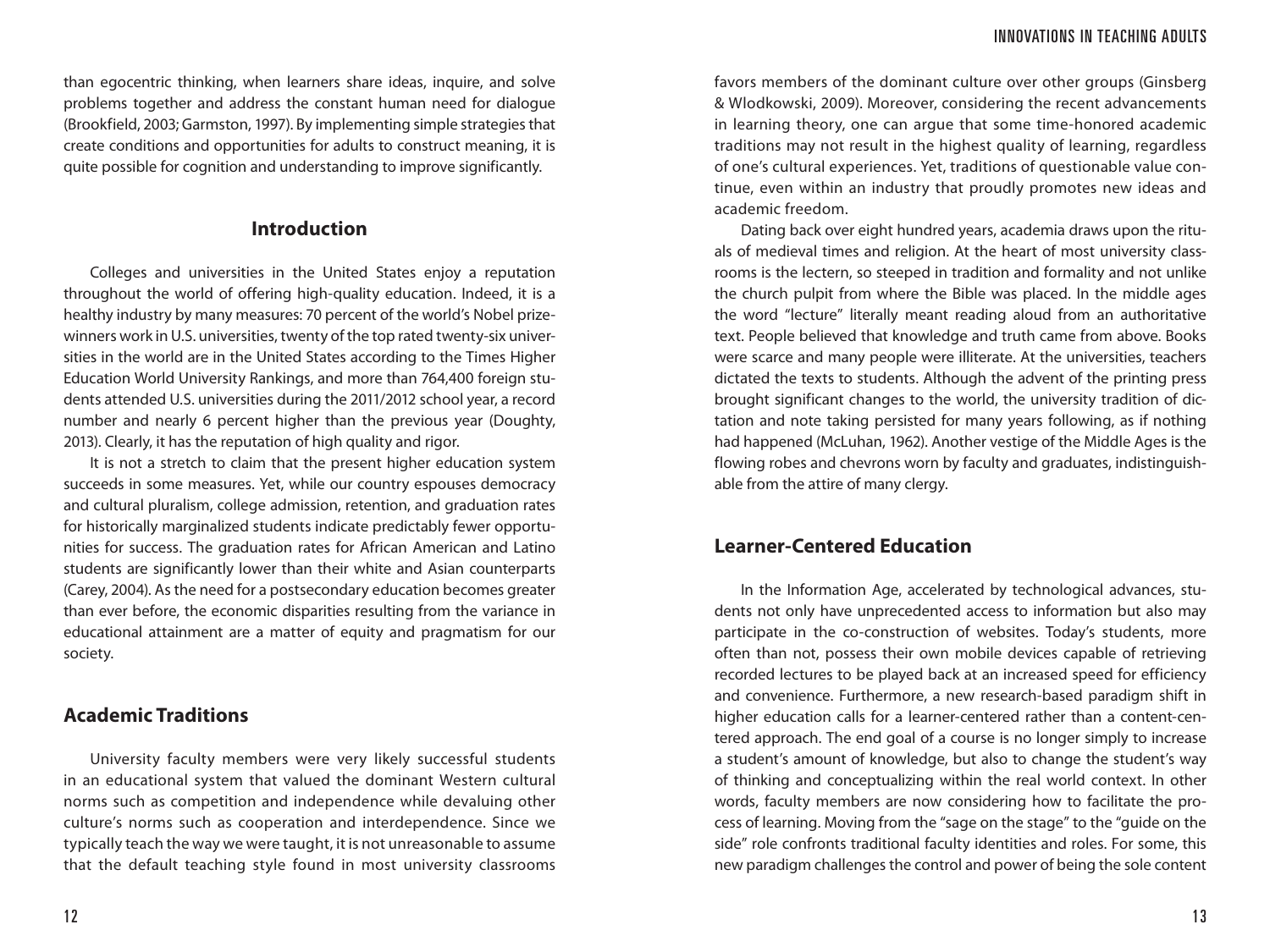expert. This shift also requires a new set of skills to accompany the change in philosophy (Saulnier, 2009).

The literature on adult learning suggests the need for making meaning and constructing understanding as a critical learning component. For many learners, this requires active versus passive learning. Students need to discuss what they are learning, relate it to their prior knowledge and experiences, wrestle with discrepancies, and determine how it applies to their lives. Learning as a spectator sport that entails memorization and recall is much less rigorous and often irrelevant. Although lectures should not be necessarily rendered obsolete, their effectiveness alone, or in large doses for enhancing learning is questionable. For instance, some research suggests that a lecture typically results in a 5 percent retention rate over twenty-four hours (Sousa, 2001).

Recently some attention has been given to university instructors who have "flipped" their class by sending the lecture and/or readings prior to the class session so that the class can be used for students to question and interact with the instructor regarding the material. Though this strategy has potential for increasing student engagement and understanding, there are also downsides to the model. An instructor without strategies to engage more than one student at a time may miss the opportunities for all learners to participate. Discussions dominated by a few students and the instructor would only reinforce the competitive and individualistic model for learning. Others students might ascribe to the traditional construct that the lecture is the center of higher learning and the additional class time is remedial. By not seeing the additional time in class as productive or necessary, they might simply skip the sessions.

## **Adult Learning**

For many, learning is most effective when students work together. The "sociocentric" approach, in contrast to an egocentric approach, invites rich thinking and new understanding through sharing ideas, inquiry, and solving problems together. Public discussion and thinking out loud increase an individual learner's capacity and adds to the collective knowledge of the group (Garmston, 1997). Even at the graduate level, students explaining the concepts to each other, using their own understandings, language, and assumptions are often more effective than the instructor who has a

different level of experiences, understanding, assumptions, and orientation. Probably the best analogy would be to recall the frustration of not comprehending the explanation from a "computer nerd," a "math whiz," or a car mechanic who explains a concept or procedure either too quickly or who uses unfamiliar terms and unfamiliar concepts. Yet, when a peer who has successfully captured the essence of a concept explains, it can be better understood.

Adult learners are diverse in their learning styles. That alone could discourage any instructor's desire to change to reach all their students. Yet, similar to Supreme Court Justice Potter Stewart who proclaimed, "I know it when I see it," in reference to pornography, adults recognize effective instruction and facilitation that result in substantive, relevant learning experiences. Yet, unlike the Supreme Court that struggled with defining pornography, there is a body of research that does identify the components. Although there may not be a definitive list of adult learning principles, there is plenty of agreement and overlap between lists. The following is a partial list compiled from articles, research reports, dissertations, and textbooks on adult learning (Brookfield, 2003; James, 1983; Merriam, Caffarella, & Baumgartner, 2007; Mezirow, 2000; Garmston, 1997):

- 1. Adults are motivated to learn by a variety of factors.
- 2. Active learner participation in the process contributes to learning.
- 3. Content should be presented in a variety of mediums and formats.
- 4. Content interspersed with opportunities for processing creates personal relevance, facilitates construction of meaning, and increases retention.
- 5. Experience of the learner is a major resource in learning situations.
- 6. Collaborative opportunities for processing and problem solving through interaction and learning from peers increase engagement and conceptualization.
- 7. A comfortable supportive environment is a key to successful learning.

Changing practice and implementing adult learning principles into university classrooms promise deeper levels of understanding, increased amount of retention, with greater numbers of students. Students who will benefit the most from a learner-focused and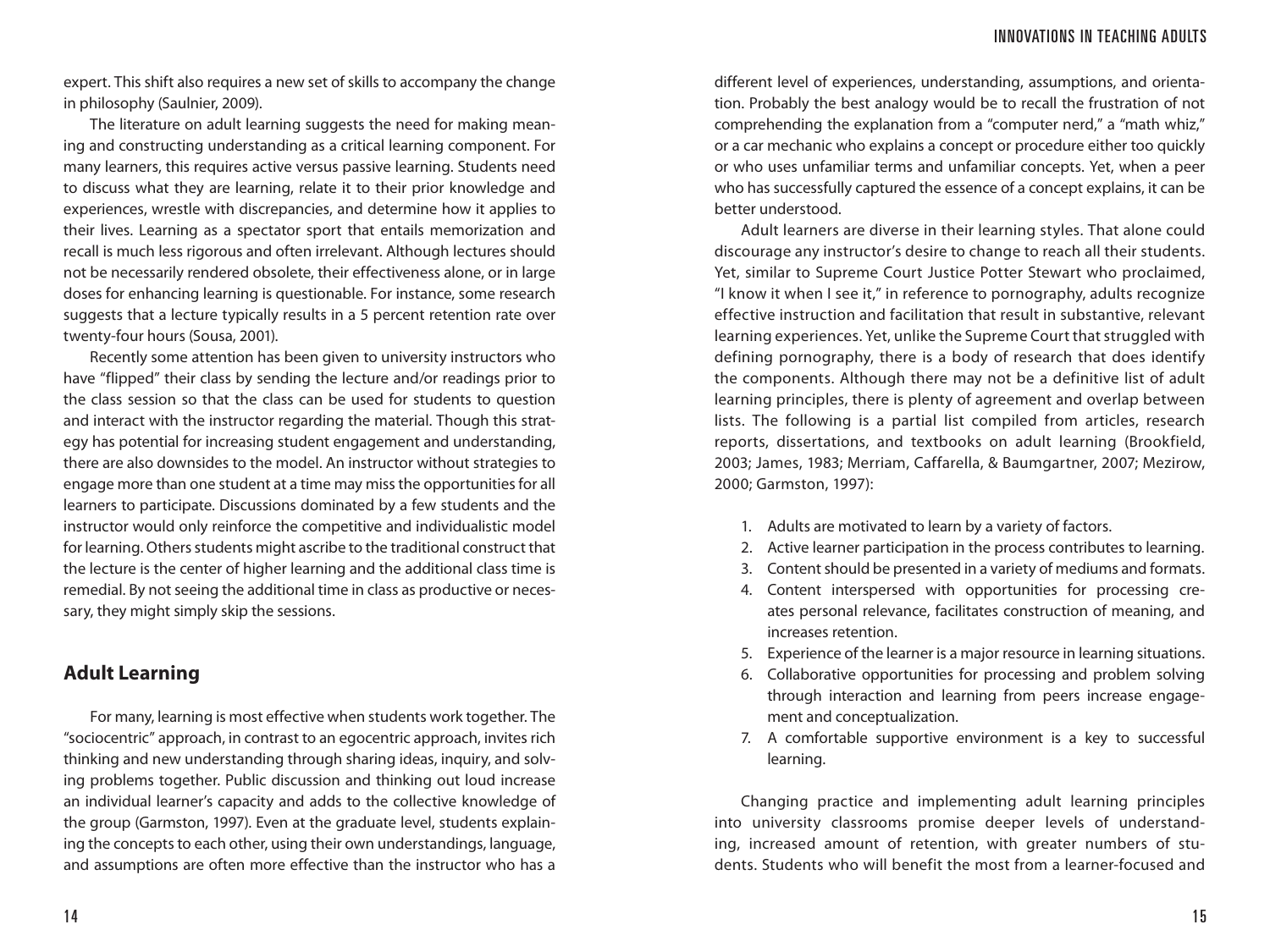sociocentric approach are the historically underserved populations. For instance, several independent studies of college students have concluded that Native American and Latino students prefer sociocentric learning conditions with opportunities for "active and concrete learning experiences" (Sanchez, 2000). Though we know that a certain arousal and activity is necessary to stimulate cognition, we also know from research and experience that stress acts as a major block to learning. A comfortable supportive learning environment is also particularly important to underserved populations who have legitimate reasons to believe that the environment is not conducive for all learners. Although offering culturally responsive learning environments is complex and multifaceted, shifting to a sociocentric, learner-centered approach will address many of the challenges.

# **Repertoire of Effective Strategies**

Building a repertoire of effective strategies to increase student engagement and learning, for which there are many, is a reasonable starting point. The following strategies are but a handful of examples of how instructors can begin to shift the focus and outcomes of their classes:

**Establish Norms and Use a Parking Lot**. In order for students to feel safe and take risks, it is recommended that norms be established at the outset of the course. The norms address expectations, how the class will fully participate in discussions, address criticism, and complaints. The parking lot is to be used to put aside complicated or peripheral issues that require longer reflection or attention outside of class.

#### Instructor Role:

- 1. Offers ideas for course standards and invites student input.
- 2. Facilitates discussion, relegating less relevant or more complicated topics to the "parking lot" for reflection and later discussion.

#### Student Role:

- 1. Join in establishment of basic norms.
- 2. Feel free to invoke the norms throughout the course

#### Assessment:

- 1. Do students respect each other's time and feelings?
- 2. Can the instructor accept questions/challenges without derailing the curriculum by using the parking lot?
- 3. Is there an environment of psychological safety with room for diverse opinions?

**Take Attendance by Giving a Survey**. The purpose of giving a survey is to inform or influence discussion or lecture. The survey can appear online before the class, be given out at the beginning of class, or be in PowerPoint.

#### Instructor Role:

- 1. Prepares questions that cover opinions formed from a common reading or other information sources.
- 2. Directs one or more students to compile the results and report them to the class. Asks for comments on the results.
- 3. Uses the survey to monitor attendance, if needed.

#### Student Role:

- 1. Reply anonymously to ensure frankness, but check off their name from class list.
- 2. Make statements of analysis, evaluation, or judgment regarding the survey results.

#### Assessment:

- 1. Are students reflecting more on readings or other information sources?
- 2. Are the students confident that the instructor values their prior knowledge but at the same time expects objective analysis and reflection whenever possible?

**Think-Write-Pair-Share.** In a lecture-format classroom, pausing at tenminute intervals for at least two minutes or more of processing improves the level of student engagement and understanding. Think-Write-Pair-Share is a protocol for students to reflect, analyze, and collaborate with other students in response to an instructor's prompt in a lecture or during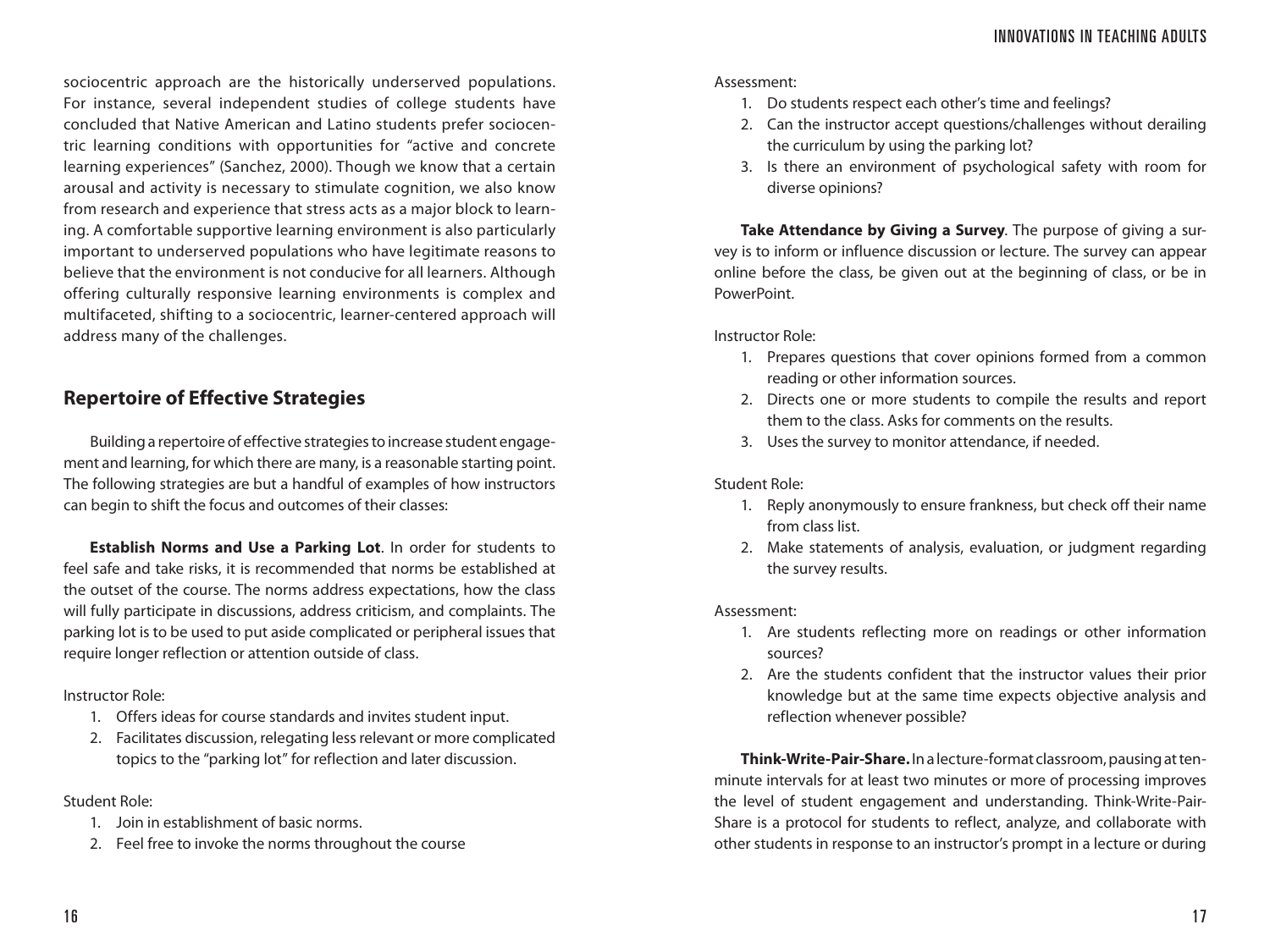other times in the period. The prompt might be a slide in a PowerPoint, a point in the lecture, or an excerpt from a reading.

#### Instructor Role:

- 1. Choose a prompt from one of many possible sources and direct students in a timed thinking period, a writing period, and then a sharing with one or two partners.
- 2. Circulate throughout the class reading over students' shoulders and eavesdropping on the conversations.
- 3. Ask a few students to share their reflections or those of their partners.

#### Student Role:

- 1. Focus on one or two points that the instructor deems significant or perhaps complicated.
- 2. Have a chance to share their impressions, and perhaps their doubts, about the meaning of the material at hand.

#### Assessment:

- 1. Are students connecting the new information with their prior knowledge?
- 2. Are the students learning to air their questions, or criticisms, in an open manner?
- 3. Is the instructor catching misinterpretations and confusions before they become embedded in students' minds?

**Anticipation Guide.** The learning from a lecture or presentation can be greatly enhanced by incorporating an Anticipation Guide that measures student knowledge and understanding prior to and immediately after a presentation. The before and after responses are on the same sheet to help students see the relevance and development of their learning. It is also an effective organizer to keep the instructor on track to cover all of the items earmarked earlier.

Instructor Role:

1. Keep it simple. Choose the most important concepts and keep it to ten or fifteen questions.

2. Choose a few questions or statements that are likely to surprise the students. Part of the advantage of using a guide is to show the students how their ideas change.

#### Student Role:

- 1. Answer the questions before receiving instruction.
- 2. Read/listen to the material, and then answer the questions again, noticing when their answers are different from before.

#### Assessment:

- 1. Do students connect their prior knowledge to new learning?
- 2. Does the instructor more accurately anticipate students' prior knowledge as well as areas of less familiarity?
- 3. Is the relevance of the presentation clear to students?

**List-Group-Label.** In a less formal setting, students are seated in groups around tables. List-Group-Label is a protocol intended to help students get an overview of a large body of material and concepts by organizing information into categories. This is done by allowing time for the students to process content through collaboration with peers in analysis and synthesis of the material.

Instructor Role:

- 1. Prepare a list of vocabulary items, which may denote concepts, descriptors, or artifacts of the course material or unit.
- 2. Each item needs to be printed beforehand or by students on a separate piece of paper such as three-by-five-inch index cards, Postits, address labels, scrap paper, etc.

Student Role:

- 1. In groups, students rearrange the vocabulary items into categories. For example, for a World War I list, the words "gas," and "Big Bertha artillery" might be placed in a category named "weapons."
- 2. Each category must have at least two entries, and its name must not be repeated in any of the entries. For example, "democratic rights" would not be an acceptable entry in a category called "democracy."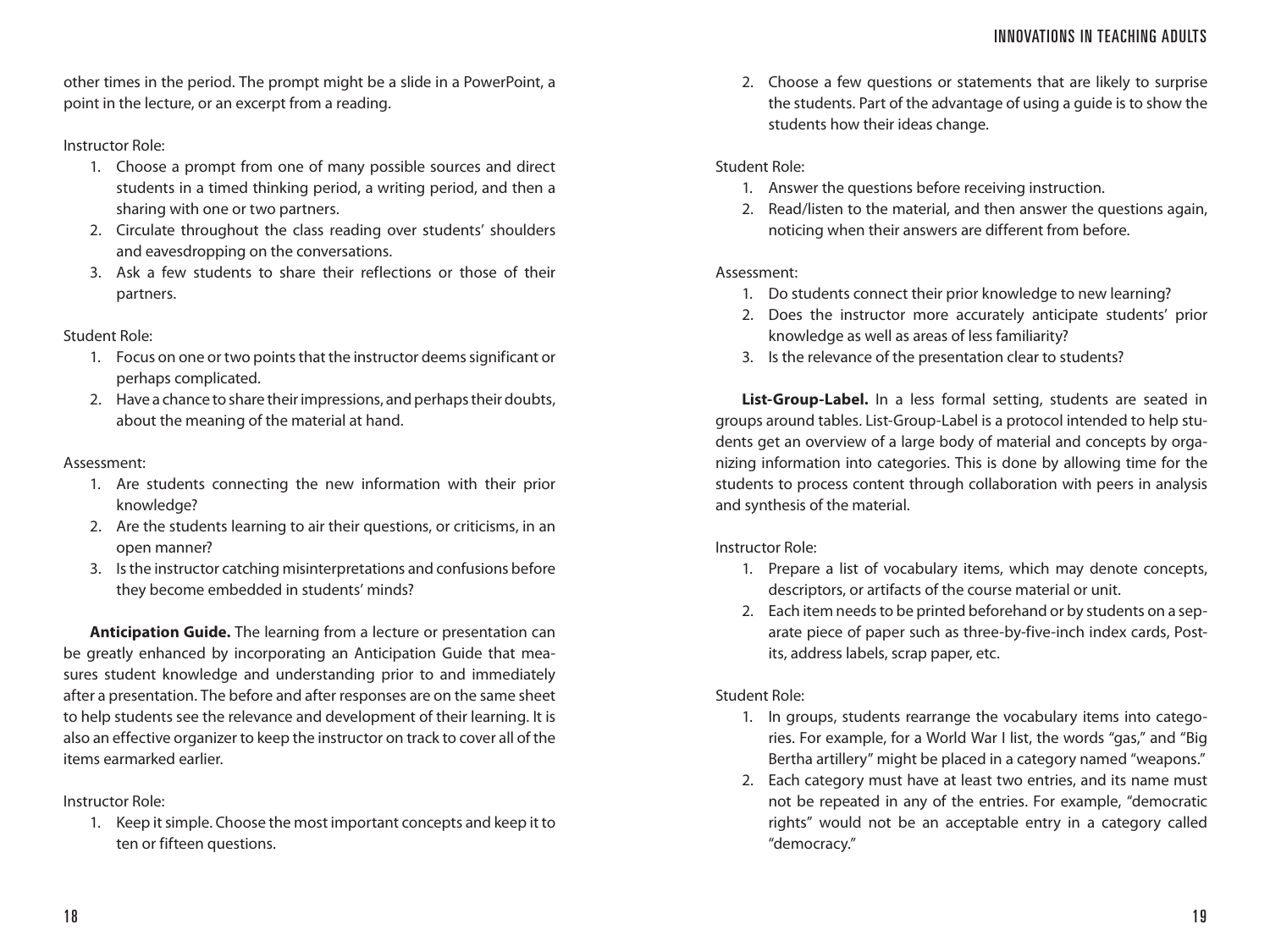- 3. Each group presents its list of labeled categories and category members.
- 4. In a class where there is strong student rapport, students can be encouraged, after each group has finished grouping and labeling, to challenge the other groups' thinking regarding the categories.

#### Assessment:

- 1. What student understandings do the categories suggest?
- 2. Are students working and participating together equitably and productively?

**Carousel Brainstorming.** In Carousel Brainstorming, students externalize beginning or intermediate knowledge by working together to plan, critique, or solve problems. The classroom can also be energized by a cognitive activity with physical movement.

#### Instructor Role:

- 1. Sets up topics on large papers posted around the classroom.
- 2. Forms the students into groups, assigns each group to one topic, and gives them time to record their thoughts, suggestions, analysis—whatever the topic calls for—on the paper. Calls the time and has the students rotate through the topics.
- 3. Each group is given pens of certain colors to differentiate them from other groups.

#### Student Role:

- 1. Work in their groups demonstrating their knowledge and analysis of the topic.
- 2. When finished, the student groups rotate to the next topic, adding their questions, comments, or suggestions on the next group's paper.
- 3. Students rotate through all the topics, adding information as they go.
- 4. Each group nominates a spokesperson who responds to the comments from the other groups.

Assessment:

- 1. Do students show curiosity about others' diverse opinions?
- 2. Do the students seem able to incorporate others' thoughts into their work?
- 3. Does the instructor begin to present material with the particular students' strengths and knowledge base in mind?

**Jigsaw.** Jigsaw is a text-based protocol in which difficult reading material is broken into sections and strategically assigned to various students. The instructor creates two types of groupings among the students: experts and teams. Each student belongs to an expert group as well as a team. Difficult material is broken into sections, each section assigned to experts. Once mastered, the sections are shared with the team.

Instructor Role:

- 1. Chooses a challenging reading that presents interrelated concepts or information.
- 2. Divides the reading into four to six more or less equally difficult sections, assigning each section to a different group of four to six experts (four reading sections  $=$  four expert groups; five reading sections = five expert groups, etc.).
- 3. Quizzes each team on their understanding of the reading either orally or in writing.
- 4. Assigns a group grade (to enforce team cooperation, many instructors give the team the lowest grade achieved by any one team member).

Student Role:

- 1. Understand who is in their expert group, and who is on their team.
- 2. At the end of a set period of reading, discussion, and analysis, the members of each expert group return to their team with the mission of teaching them the contents of their reading section. They are the "experts" on their section.
- 3. Listen to the rest of the members of their team as they instruct about their sections.
- 4. Ask questions of the other experts and, since the group grade will be based on the weakest member of the team, check for understanding among all the team members.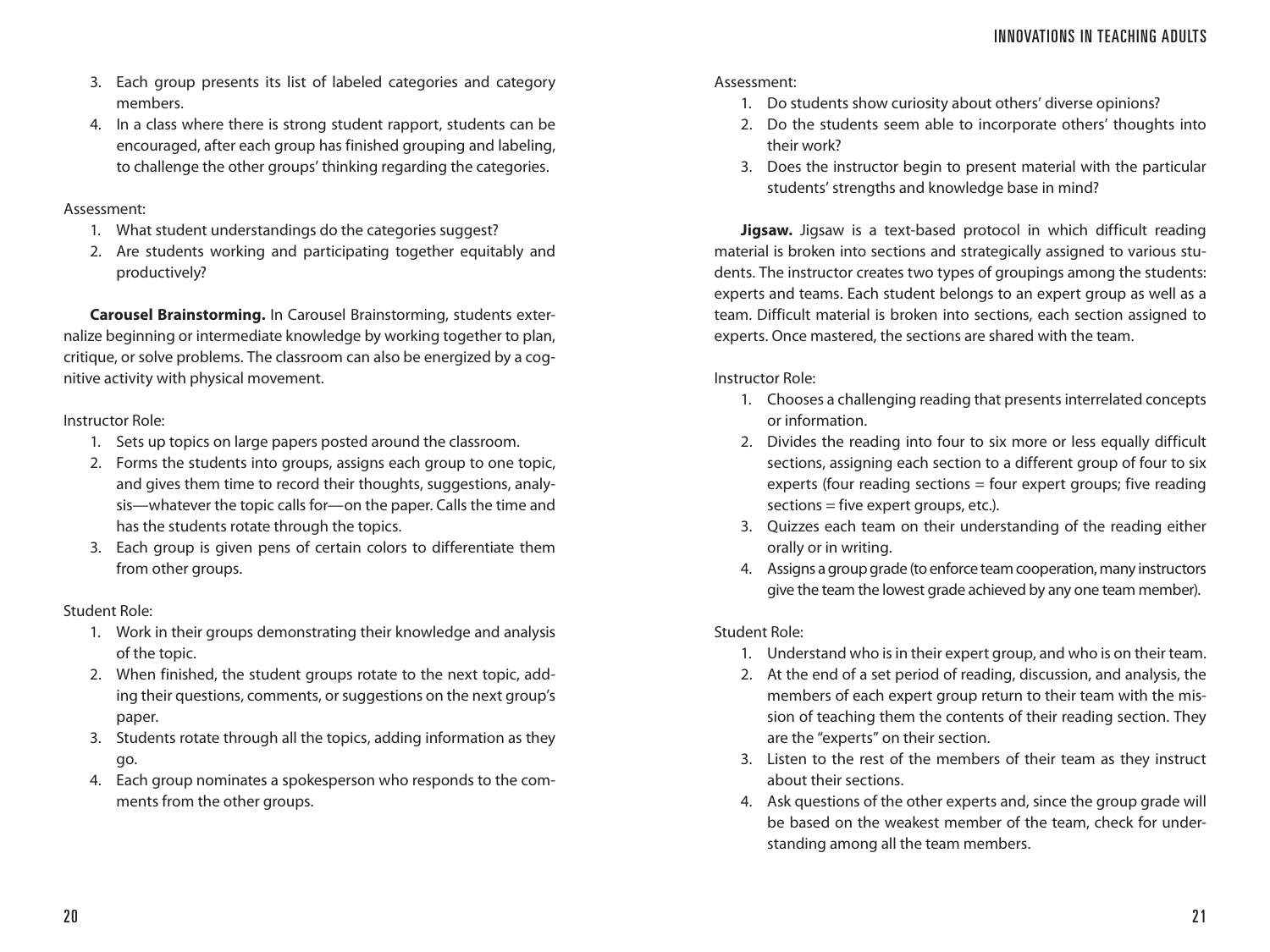#### Assessment:

- 1. Are students learning to rely on their peers to help them better understand information?
- 2. Are students able to clarify doubts and questions with their peers?

**Final Word**. Final Word is a text-based discussion group protocol. It allows all students to participate equitably without interruption by following clear procedures. The protocol also enhances the quality of discussion by requiring students to reference the source that they are speaking about and comment on the content. The protocol also keeps the focus on one topic at a time.

#### Instructor Role:

- 1. Provides an article, film clip, newspaper article or some other resource for students to review.
- 2. Typically, this protocol works best for resources that represent an integration of past learning, not brand-new concepts.
- 3. Organizes the students into various small groups of three to four members.
- 4. Time the rounds so that each student gets equal time to talk.

#### Student Role:

- 1. Join into groups and number off from one to three or one to four.
- 2. The first student indicates a sentence or paragraph in the material that represented a particularly interesting idea, analysis, or interpretation.
- 3. Each of the other students, in turn, comments on that one sentence or paragraph, either enlarging upon the thought or critiquing the thought.
- 4. When the other students have all spoken, the initiating student closes the discussion with his/her reasons for the choice and possible change of thinking due to the other students' comments.
- 5. The process is repeated so that each student is the initiating student.

Assessment:

- 1. Do students show curiosity about others' diverse opinions?
- 2. Does the instructor notice improvement in the students' tendency to incorporate various points of view into their work?
- 3. Are all students sharing their thoughts more freely thereby producing more robust discussions?

**Inquiry Approach to Data Interpretation.** This approach allows students to indicate at the beginning of new material the extent of their prior knowledge, as well as make connections to new knowledge.

#### Instructor Role:

- 1. Choose a set of data points that are closely related to the new material. (e.g., regional variations in the United States of child mortality)
- 2. Lead the students in a discussion of possible interpretations of the data.
- 3. Illustrate the way a possible interpretation would lead to further questions and study.

Student Role:

- 1. Review the data points and jot down ideas for possible interpretations and/or conclusions.
- 2. Share their thoughts in a class discussion.

Assessment:

- 1. Does the instructor get a solid sense of the current background knowledge of class members?
- 2. Do the students experience a balance between the instructor's presentations and the student contributions? Is content balanced with process?

**Simulation.** A simulation is a learning activity that assigns roles to students and often presents them with a problem to solve. A simulation can fulfill the following purposes: reinforce inquiry learning, teach a chronology, teach connections, teach a concept, teach a process such as bargaining or interviewing, experience a different culture or mindset, and/or teach emotional intelligence. Some examples of emotional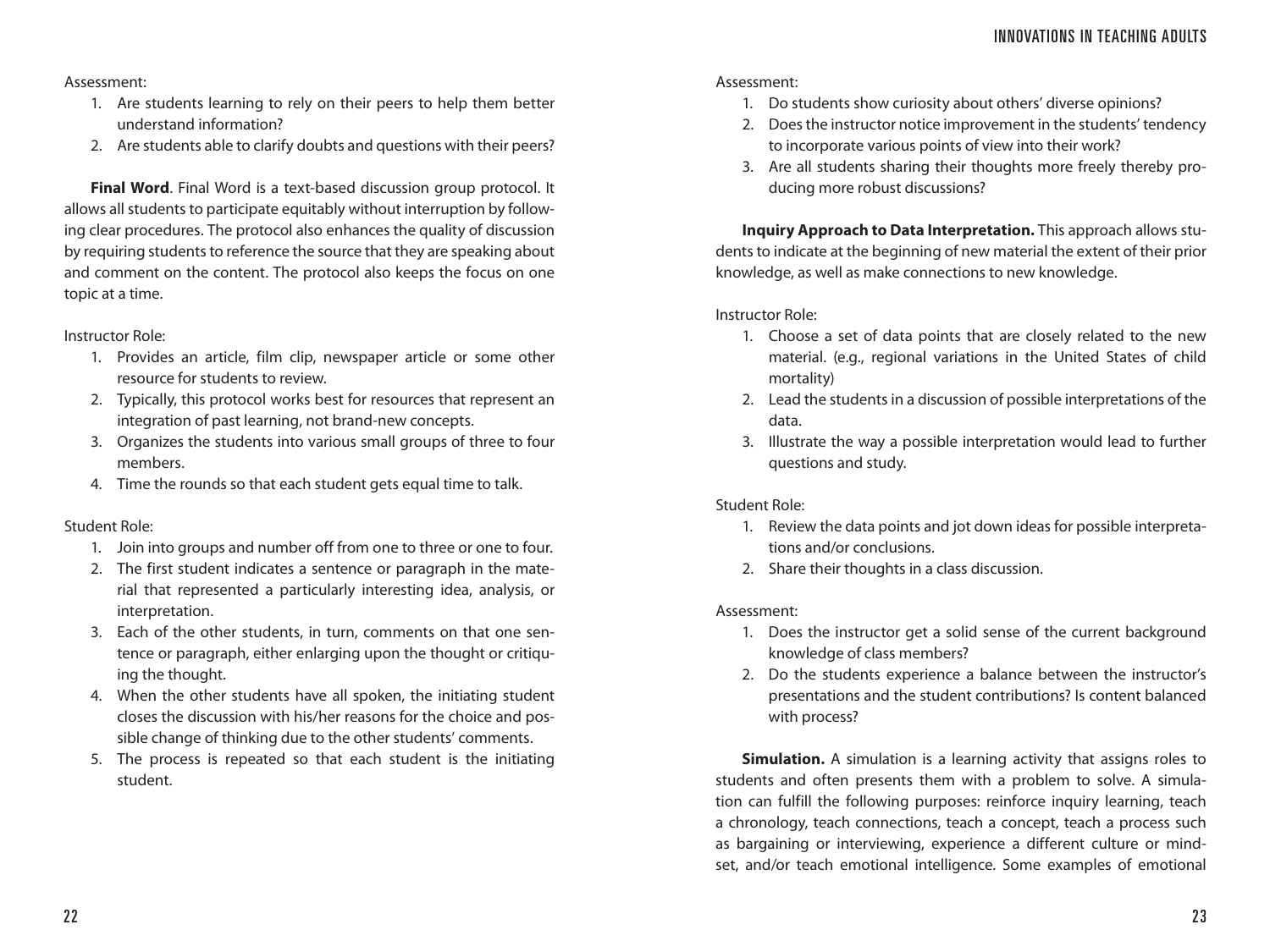intelligence outcomes are learning to resolve a conflict, empathize, manage feelings, communicate appropriately under stress, and cooperate in a group. Designing and implementing a classroom simulation can range from focusing on a very short experience used to introduce a topic to a more complex learning activity. Longer simulations initially require more preparation time by the instructor to effectively implement. However, the outcomes are well worth the effort with students experiencing virtually firsthand the roles and issues being studied and engaging more deeply in the material because they feel they have leverage in the outcomes in the classroom. Rich discussions that follow are often reflected in higher retention of facts and concepts. These outcomes may motivate the instructor to create other simulations and continue the practice in subsequent courses.

Elements of a simulation:

- 1. Goals and objectives
- 2. Roles
- 3. Activities (what the participants do during the simulation)
- 4. Rules of interaction, special procedures, penalties
- 5. Parameters of the game (time allotment, behavioral rules)
- 6. Method of assessment (questioning, quizzing, presentations, earning points)
- 7. Rewards (points, prizes, privileges)
- 8. Debrief
- 9. Reflection
- 10. Reinforcement of the learning

Concerns of implementation:

- 1. What is the teacher's role?
- 2. Which elements of the simulation are flexible?
- 3. How to encourage participation by all students?

# **Conclusion**

Changing to an instructional approach with the focus on the learner rather than the content is a paradigm shift. The rapid changes in our society and world demand that higher education be more responsive to citizens

living in a pluralistic society. It is a moral imperative no less critical than the challenges of providing equitable education in the K–12 educational system. The changes required in such a shift challenge present practices, beliefs, and identities of higher education faculty. As with most changes, a simplistic understanding will bring about superficial change with little impact. Simply implementing a set of activities into the classroom will not guarantee change in student achievement. A thoughtful and effective change that improves student learning will need a deeper philosophical framework and a sense of coherence that undergirds instructional moves. Both the instructor and students will need to know what, why and how they are to participate throughout the course. The purpose of an activity and the connection to the course outcomes need to be explained in order for adults to fully appreciate and then participate. Instructors who take a growth mindset stance, willing to assess their effectiveness frequently and search for cause and effect relationships, will in the very least model learning for their students and very likely bring about a greater access to learning.

# **References**

- Brookfield, S. D. (2003). Racializing the discourse of adult education. *Educational Review, 73*(4), 497–523.
- Carey, K. (2004). *A matter of degrees: Improving graduation rates at four- year colleges and universities.* Washington DC: The Education Trust.
- Darling-Hammond, L. (1997). Quality teaching: The critical key to learning. *Principal*, *77*(1), 5–11.
- Doughty, B. (2013). Number of International Students Attending American Colleges and Universities Continues Rising. Learning English, Voice of America. Retrieved from http://learningenglish.voanews.com/ content/article/1546399.html
- Garmston, R. J. (1997). *The presenter's fieldbook: A practical guide.* Norwood, MA: Christopher-Gordon.